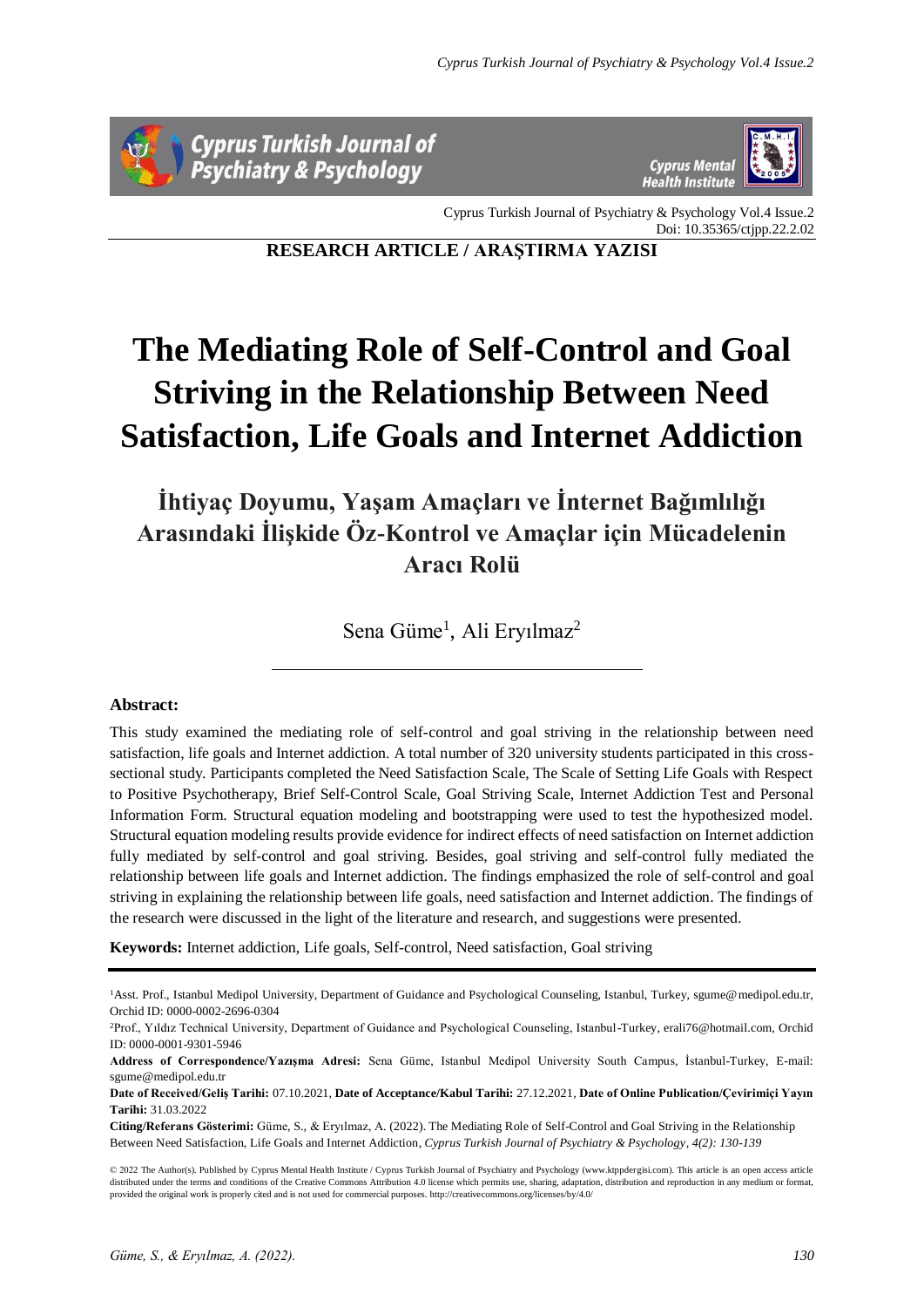# **Öz:**

Bu araştırmada, üniversite öğrencilerinin ihtiyaç doyumu ve yaşam amaçları ile internet bağımlılığı arasındaki ilişkide, öz-kontrol ve amaçlarla mücadelenin aracılık rolü incelenmiştir. Araştırmaya, 320 üniversite öğrencisi (274 kadın ve 46 erkek) katılmıştır. Araştırmada, "İhtiyaç Doyumu Ölçeği", "Pozitif Psikoterapi Bağlamında Yaşam Amaçları Belirleme Ölçeği", "Kısa Öz-Kontrol Ölçeği", "Amaçlar İçin Mücadele Ölçeği", "İnternet Bağımlılığı Testi" ve "Kişisel Bilgi Formu" kullanılmıştır. Öngörülen modeli test etmek için yapısal eşitlik modeli ve bootstrapping kullanılmıştır. Yapısal eşitlik modeli sonucunda ihtiyaç doyumu ile internet bağımlılığı arasında öz-kontrol ve amaçlarla mücadelenin tam aracılık, yine yaşam amaçları ile internet bağımlılığı arasında öz-kontrol ve amaçlarla mücadelenin tam aracılık etkisi olduğu bulunmuştur. Araştırmanın bulguları, alanyazın ve araştırmalar ışığında tartışılarak öneriler sunulmuştur.

**Anahtar Kelimeler:** İnternet Bağımlılığı, Yaşam Amaçları, Öz-Kontrol, İhtiyaç Doyumu, Amaçlar İçin Mücadele

## **Introduction**

The Internet, whose origins date back to the 1960s and early 1970s, has gone through many stages since its development and is now widely used all over the world (Weis, 2010). In parallel to the speed of technological developments, the rate of Internet usage has continued to increase significantly. The increase in Internet use has led to the emergence of a new clinical disorder that is described with different terms such as Internet addiction (Jiang, 2014), problematic Internet use (Shapira et al., 2003), pathological Internet use (Davis, 2001), and Internet behavior dependence (Hall & Parsons, 2001).

According to Young (2004), Internet addiction (IA) is defined as the inability of a person to resist the desire to use the Internet, becoming irritable and aggressive when deprived of it, progressive deterioration of the family, work, and social life, feeling insignificant when not connecting to the Internet, and the emergence of behavioral problems. It is also associated with problems such as depression (Takahira et al., 2008), social phobia (Weinstein et al., 2015), sleep problems (Tokiya et al., 2020), loneliness (Costa et al., 2019) and shyness (Tian et al., 2021).

Individual needs play a key role in online behavior (Greitemeyer et al., 2014; Li et al., 2016). Individuals may turn to Internet activities for compensation if their psychological needs aren't met in real life (Kardefelt-Winther, 2014). To be more precise, social networking sites can satisfy the need for belonging (Nadkarni & Hofmann, 2012), and also video games can fulfill the need for autonomy, competence, and relatedness (Ryan et al., 2006). Self-determination theory focuses on three basic psychological needs: autonomy, competence, and relatedness (Deci & Ryan, 2000). Basic psychological needs are structures that need to be satisfied for the goals that individuals want to achieve and value (Hennessey, 2000). When a person's psychological needs are unfulfilled and his/her well-being or psychological health is jeopardized, he/she may suffer from mental disorders (Ryan & Deci, 2000). Previous research shows that the Internet is a potential venue to meet psychological needs (Greitemeyer et al., 2014; Nadkarni & Hofmann, 2012). Those who are satisfied with their needs on the Internet but do not have a high level of satisfaction in their daily lives tend to use the Internet excessively (Leung, 2003). Wong et al. (2015) found that IA is more prevalent in those who don't meet their basic psychological needs. On the other

hand, Li et al. (2016) found the mediating effect of need satisfaction between IA and stressful events.

According to the self-determination theory, an individual who acts in the direction of growth and development is committed to certain goals. Need satisfaction plays an important role in maintaining and achieving these goals (Deci & Ryan, 2000). Setting goals and striving for them are important factors that influence individuals' adaptation to life (Myers & Diener, 1995). For that reason, individuals with set goals are claimed more resilient to mental disorders (Klinger, 2012) Moreover, individuals with set goals are likely to live meaningful lives and possessing this positively impacts their mental health (Baumeister & Vohs, 2002).

Life goals, also defined as the desired states that individuals try to achieve and maintain through cognitive and behavioral strategies (Emmons, 1999), are considered an important component of happiness (Ryff & Keyes, 1995). Previous studies have shown a significant relationship between purpose in life and need satisfaction (DeWitz et al., 2009; Ryff, 1989). Purposes can buffer the negative effects of psychological instability and distress (McKnight & Kashdan, 2009; Van Dyke & Elias, 2007), thus making the person less susceptible to addictive behaviors (Newcomb & Harlow, 1986). Both crosssectional and longitudinal studies have shown a negative relationship between life goals and substance abuse such as nicotine and alcohol (Marsh et al., 2003; Newcomb & Harlow, 1986).

Whether people can achieve their goals depends on their self-control power (Blachnio & Przepiorka, 2016). Selfcontrol failure makes it difficult for individuals to make decisions and act in ways that are consistent with their goals and values. Self-control is an individual's ability to repress or adjust their internal reactions, as well as to stop undesirable behavioral inclinations and avoid exhibiting them (Tangney et al., 2004). According to Gottfredson and Hirschi (1990), the behaviors of individuals with low selfcontrol are primarily governed by immediate gratification and short-term goals. High self-control provides a more effective planning for the future, impulse control, the capacity to cope with negative thoughts and control behaviors (Heatherton, 2011; Hofmann et al., 2009). Low self-control, on the other hand, is associated with behaviors such as impulsivity, risk-taking, addiction and overeating (Gottfredson & Hirschi, 1990; Niemz et al., 2005; Trimmel & Köpke, 2000). Low self-control has been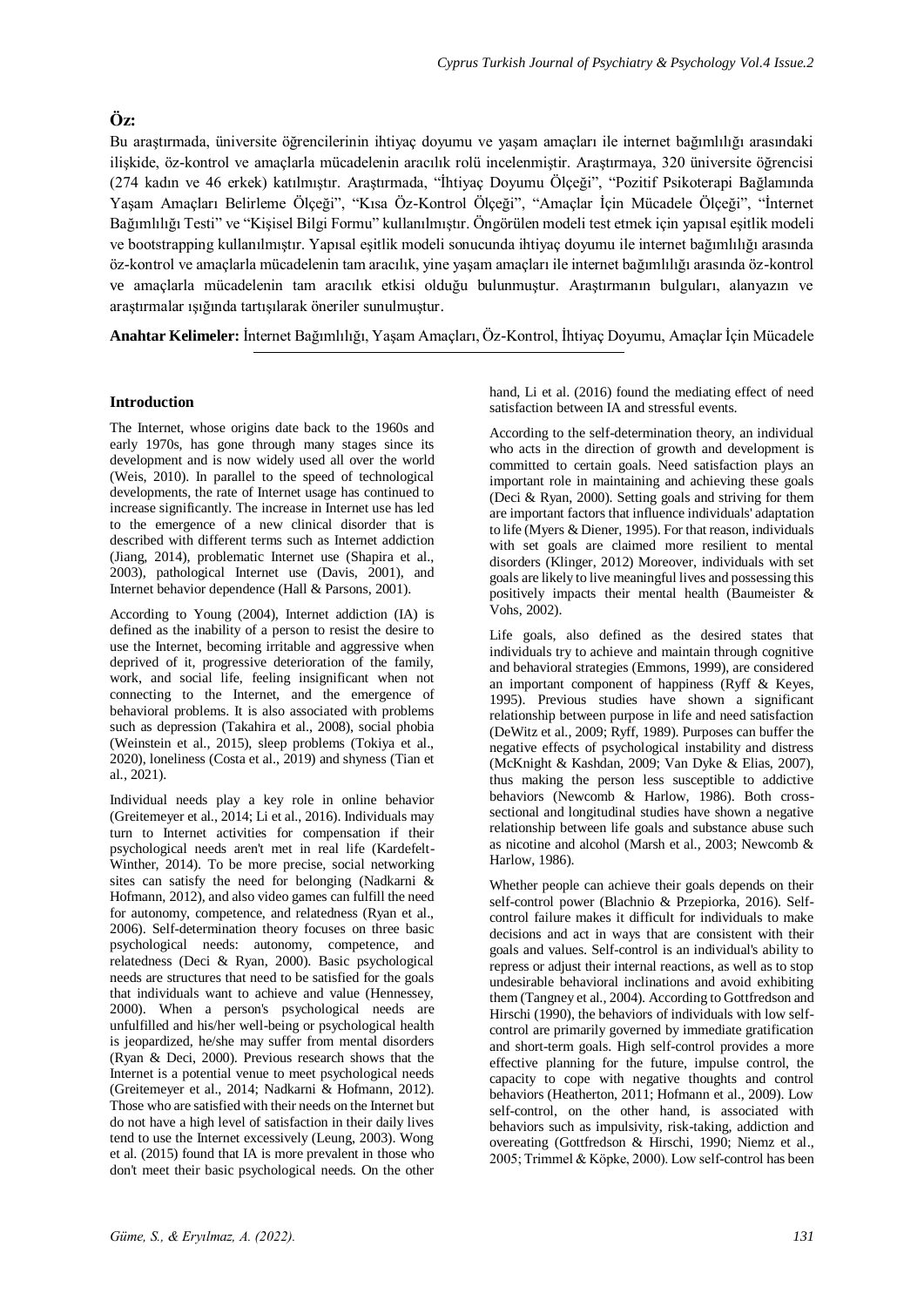found to be associated with IA (Muusses et al., 2015; Özdemir et al., 2014).

## **The Present Study**

Internet usage rate is increasing rapidly in Turkey and among the top 20 countries with the highest rate of Internet usage, Turkey is ranked 13th according to Internet World Stats (2019). It can be claimed that the Internet has become more important and used more frequently as a result of the increased social distance with the COVID-19 pandemic. According to the results of the Household Information Technologies Usage Survey (Turkish Statistical Institute, 2020), 98.5% of the participants are regular Internet users, while 91.2% of these people spend time on the Internet almost every day. It has become even more important at

what point to define Internet use, which has benefits such as establishing relationships and continuing our education, as addiction during the pandemic period. Scrutinizing the studies in the literature and to our best knowledge no prior studies have ever examined the relationships between IA, self-control, life goals, goal striving, and need satisfaction. Considering the prevalent use of the Internet, this research is expected to contribute to the literature on preventing IA by offering a better understanding of the mechanisms that underpin it. In this direction, this study investigated the mediating effect of self-control and goal striving in the relationship between university students' need satisfaction, life goals, and IA. Figure 1 shows the proposed model to explain Internet addiction.



**Fig. 1** Proposed model. Note. Aut autonomy; BG body goals; CG career goals; CoG commitment of goals; Com competence; Imp impulsivity; IT wanting to increase the time to be online; PiGS persistence in goal striving; PO preferring to be online to daily life; PRB problems arising from being online; Rel relatedness; RG relationship goals; S-Dis self-discipline

#### **Methods**

## **Participants**

The sample consisted of 320 students studying at the faculty of education of two state and two foundation universities in Turkey. Among the respondents, 274 were female and 46 were male. Table 1 shows the detailed characteristics of the participants.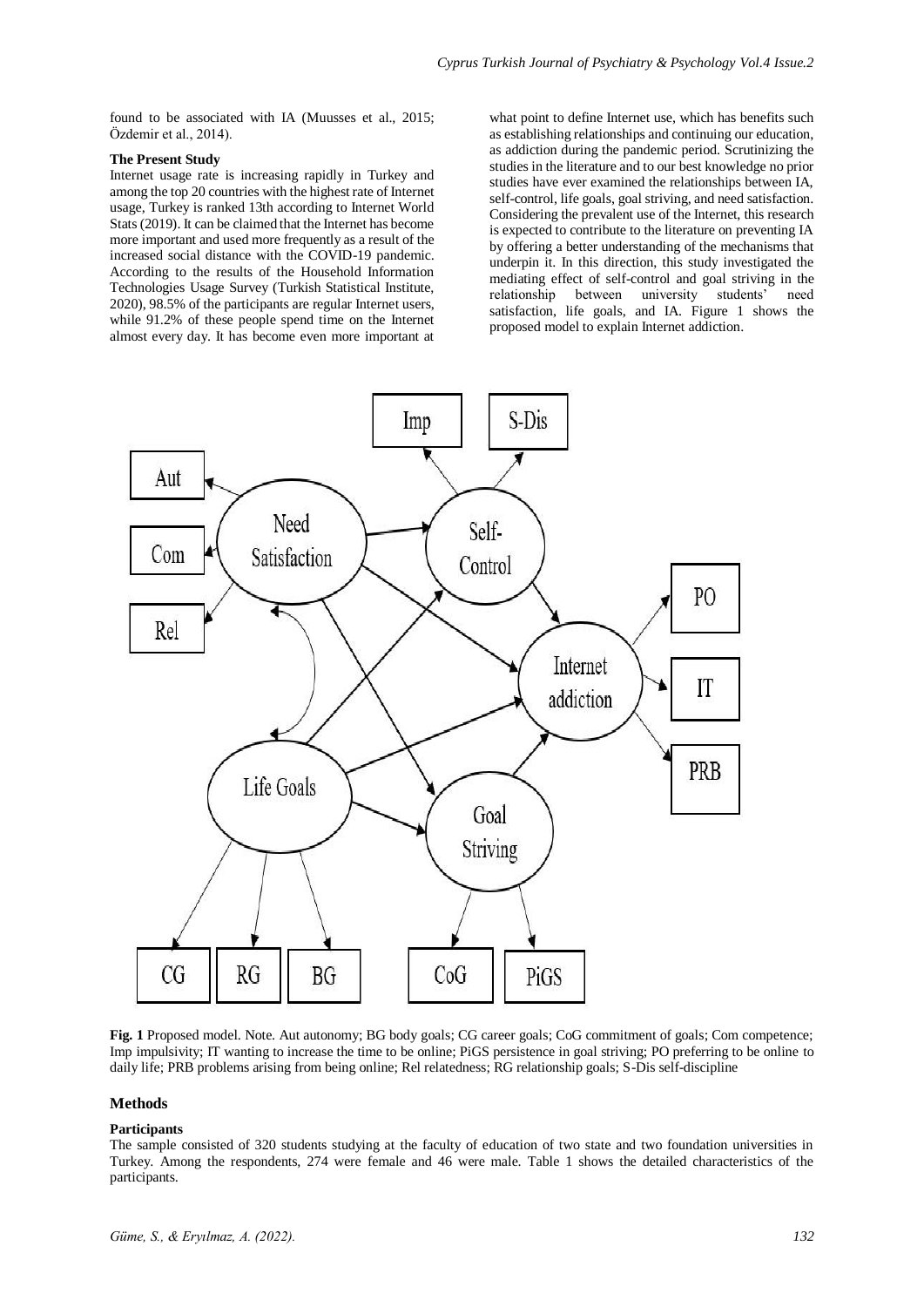|                                               | f   | $\frac{0}{0}$ |
|-----------------------------------------------|-----|---------------|
| Gender                                        |     |               |
| Female                                        | 274 | 85.6          |
| Male                                          | 46  | 14.4          |
| University                                    |     |               |
| State                                         | 149 | 46.6          |
| Foundation                                    | 171 | 53.4          |
| Purpose of using the internet                 |     |               |
| Social network and communication              | 173 | 54.1          |
| Film, series and music                        | 110 | 34.4          |
| Game                                          | 15  | 4.7           |
| Information and news                          | 22  | 6.9           |
| Outside of online class, internet use per day |     |               |
| 0-2 hours                                     | 51  | 15.9          |
| 3-5 hours                                     | 186 | 58.1          |
| 6-8 hours                                     | 66  | 20.6          |
| 9-11 hours                                    | 10  | 3.1           |
| More than 11 hours                            | 7   | 2.2           |

### **Measurement Tools**

**Need Satisfaction Scale**: The scale was developed by Deci and Ryan (1991) and adapted into Turkish by Bacanlı and Cihangir Çankaya (2003). This 7-point Likert-type scale consists of three subdimensions including autonomy, competence and relatedness with a total number of 21 items. The results obtained by confirmatory factor analysis of the scale as RMSEA: 0.07, GFI: 0.86, AGFI: 0.82, CFI: 0.82, NNFI: 0.80. The Cronbach's  $\alpha$  of the subscales in this study were 0.78 (autonomy), 0.64 (competence), and 0.78 (relatedness).

**Brief Self-Control Scale:** The scale was developed to identify situations involving self-control by Tangney et al. (2004). The short form of the scale consists of 13 items and is a Likert-type scale rated from 1 to 5. The Turkish adaptation of the scale was carried out by Nebioğlu et al. (2012). Some items in the original scale were removed in the Turkish adaptation of the BSCS, and a 9-item form was obtained, four of which were in the self-discipline while the remaining 5 were in the impulsivity sub-dimension. The Cronbach's  $\alpha$  values in this study were 0.47 (selfdiscipline), and 0.70 (impulsivity).

**The Scale of Setting Life Goals with Respect to Positive Psychotherapy:** The scale developed by Eryılmaz (2012) measures whether individuals set life goals in three areas. The explained variance of the three-dimensional scale, including career goals, relationship goals, and body-sense goals, is 65.32%. The Cronbach's  $\alpha$  of the subscales in this study were 0.77 (career goals), 0.76 (relationship goals), and 0.62 (body-sense goals).

**Goal Striving Scale:** The scale developed by Eryılmaz (2015) consists of 17 items in 5-point Likert type. The scale consists of three sub-dimensions: commitment of goals, persistence of goal striving and goal give up. According to the results of the exploratory factor analysis, the total explained variance of the scale was found to be

61.05%. The factor loads of this scale vary between 0.55 and 0.81. Confirmatory factor analysis was performed for construct validity. According to the analysis results, the scale were found to have good construct validity (CFA:  $\gamma$ 2/df = 2.07, NFI = .97, NNFI = .98, IFI = .98, CFI = .098,  $\text{GFI} = .94, \text{ AGFI} = .92 \text{ and RMSEA} = .051. \text{ The}$ Cronbach's  $\alpha$  values in this study were 0.88 (commitment of goals), and 0.83 (persistence of goal striving).

**Internet Addiction Test:** The scale was developed by Young (1998). The Turkish adaptation of the scale was carried out by Çakır Balta and Horzum (2008). As a result of the analysis, one item was removed from the 20-item scale because it reduced reliability, and it was determined that the remaining 19-item scale had a 3-factor structure. The lowest score to be obtained from the 5-point Likert scale is 19 and the highest score is 95. Those with a score of 19-48 are defined as "average Internet user", between 49-78 "occasionally problematic Internet use" and those with a score of 79 and above are described as "frequent" problematic Internet use". The scale consists of three subdimensions: preferring to be online to daily life, wanting to increase the time to be online, and problems arising from being online. The Cronbach's  $\alpha$  of the subscales in this study were 0.76, 0.70, and 0.54 respectively.

## **Procedures**

**Data Collection**: The measurement tools were turned into a booklet, which includes informed consent and presented in electronic form through Google Forms. All data were collected through online measures owing to pandemic restrictions. The data collection process covers the months of December 2020 and January 2021. It took approximately 15 minutes to fill in the data collection tools. The present study has been carried out in accordance with the Helsinki Declaration and has been approved with the decree by the Istanbul Medipol University Ethics Council dated 19/12/2019.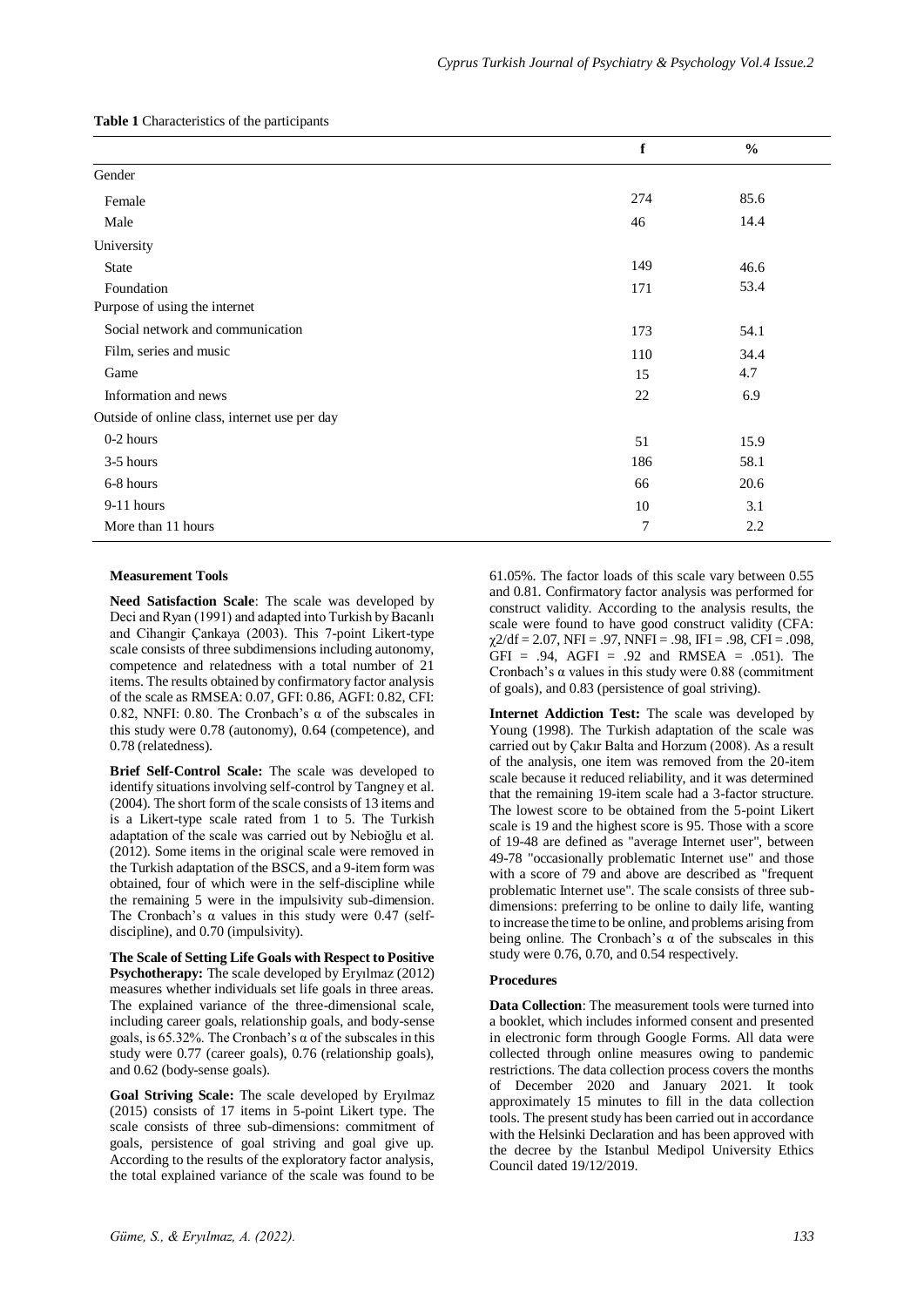**Data Analysis**: Data were analyzed using two-step structural equation modeling. The measurement model was tested in the first stage. The structural model was tested using maximum likelihood estimation after the measurement model was satisfactory. For structural equation modeling, the AMOS 21 computer software was used. IBM SPSS 21 was also used to conduct descriptive and correlation analyses. Sample size, multivariate normality, and multicollinearity were examined to evaluate the suitability of the data for structural equation modeling.

The following criteria were used for model fit values: χ2:  $(\gamma 2/df)$  <3, root mean square error of approximation  $(RMSEA): \leq 0.08$ , GFI (goodness fit of index)  $\geq 0.90$ , normed fit index (NFI)  $\geq 0.90$ , comparative fit index (CFI)  $\geq 0.90$ , and adjusted goodness of fit index (AGFI)  $\geq 0.90$ (Tabachnick & Fidell, 2013).

Baron and Kenny's (1986) approach was used to test the mediation effect of goal striving and self-control in the relationship between need satisfaction, life goals, and IA. Also, it was further examined by the bootstrapping method. A statistical significance interval is generated in this method by acquiring a certain number of samples from the sample within the scope of the research using the software (Shrout & Bolger, 2002). In this study, 1000 bootstraps were performed to calculate the bootstrap

coefficient and confidence intervals. The confidence intervals should not contain zero to evaluate the indirect effect is significant (Hayes, 2013).

## **Results**

#### **Descriptive Statistics**

The skewness and Kurtosis values of the variables were examined for multivariate normality in the data set. Skewness coefficients between-.077 and 1.04, and Kurtosis coefficients between-.046 and 1.27. The mean, standard deviation values and correlation coefficients of the variables are presented in Table 2. Life goals, need satisfaction, goal striving, and self-control are positively correlated with each other, while all are negatively correlated with Internet addiction.

## **Measurement Model**

The measurement model was first put to the test to evaluate if the indicators accurately represented each of the latent variables. The model consists of five latent factors (Internet addiction, life goals, need satisfaction, goal striving, and self-control) and 13 observed variables. The measurement model test indicated a good model fit: χ2/df  $= 2.317$ , p <.05; CFI = .93; AGFI = .90; GFI = .94; NFI = .90; RMSEA = .064 C.I. [.050, .079]. Factor loadings of all observed variables were significant (ranged .41 and .86,  $p < .001$ ).

**Table 2** Means, standard deviations and bivariate correlations among variables

| <b>Variable</b>       |            |           |                                 |        |                 |               |        |                          |                                    |        |                                        |                           |              |    |    |
|-----------------------|------------|-----------|---------------------------------|--------|-----------------|---------------|--------|--------------------------|------------------------------------|--------|----------------------------------------|---------------------------|--------------|----|----|
|                       | M          | <b>SD</b> |                                 | 2      | 3               | 4             | 5      | 6                        | 7                                  | 8      | 9                                      | 10                        | 11           | 12 | 13 |
| 1. Autonomy           | 29.40      | 6.27      |                                 |        |                 |               |        |                          |                                    |        |                                        |                           |              |    |    |
| 2. Competence         | 28.11 5.69 |           | $.63*$                          |        |                 |               |        |                          |                                    |        |                                        |                           |              |    |    |
| 3. Relatedness        | 48.00      | 7.92      | $.42*$                          | $.48*$ |                 |               |        |                          |                                    |        |                                        |                           |              |    |    |
| 4. Career goals       | 8.41       | 1.77      | $.15*$                          | $.25*$ | $.16*$          |               |        |                          |                                    |        |                                        |                           |              |    |    |
| 5. Body goals         | 8.47       | 1.91      | $.14*$                          | $.15*$ | .08             | $.29*$        |        |                          |                                    |        |                                        |                           |              |    |    |
| 6. Relationship goals | 7.74       | 2.28      | .05                             | .10    | .03             | $.30*$        | $.23*$ |                          |                                    |        |                                        |                           |              |    |    |
| 7. Impulsivity        | 16.18      | 4.00      | $.35*$                          | $.37*$ |                 | $.12**$ .13** | $.19*$ | .02                      |                                    |        |                                        |                           |              |    |    |
| 8. Self-discipline    | 13.57 2.60 |           | $.40*$                          | $.51*$ | $.24*$          | $.22*$        | $.19*$ | .09                      | $.47*$                             |        |                                        |                           |              |    |    |
| $9. \text{CoG}$       |            |           | $19.55$ 3.65 $.13**$            | $.20*$ | $.17*$          | $.28*$        | $.25*$ | $.13**$                  | $19*$                              | $19*$  |                                        |                           |              |    |    |
| 10. PiGS              | 15.98      | 2.60      | $.23*$                          | $.34*$ | $.27*$          | $.32*$        | $.21*$ | $.11**$                  | $.18*$                             | $.29*$ | $.54*$                                 |                           |              |    |    |
| 11. PRB               |            |           | $8.53$ $2.58$ $-0.39*$ $-0.29*$ |        | $-17^*$ $-14^*$ |               | $-.07$ |                          |                                    |        | $-.04$ $-.38*$ $-.25*$ $-.24*$ $-.32*$ |                           |              |    |    |
| 12. IT                | 16.62      | 4.57      | $-.34*-.23*$                    |        | $-.10$          | $-.10$        | $-.06$ |                          | $-0.01$ $-0.35*$ $-0.31*$ $-0.12*$ |        |                                        | $-.26*$                   | $.66*$       |    |    |
| 13. PO                | 13.85 4.59 |           | $-.28^*$ $-.18^*$ $-.28^*$      |        |                 | $-.09$        |        | $-.007$ $-.12**$ $-.19*$ |                                    |        |                                        | $-17^*$ $-.15^*$ $-.22^*$ | $.56^*$ .52* |    |    |

*Note. \*p<.01; \*\*p<.05.*; *CoGS* commitment of goals; *IT* wanting to increase the time to be online; *PiGS* persistence in goal striving; *PO* preferring to be online to daily life; *PRB* problems arising from being online

## **Structural Model**

In the structural model, paths were established to reveal the statistical relationship, and the significance of the paths and the model's goodness-of-fit indices were examined at this stage, the model in which the mediating role of goal striving and self-control in the relationship between needs satisfaction, life goals, and IA was tested. Considering the goodness of fit indices of the structural model, it can be stated that all values are at an acceptable level;  $\chi$ 2/sd = 2.28, p <.05; GFI = .94; CFI = .94; NFI = .90; AGFI = .90;  $RMSEA = .063$ .

As seen in Figure 2, the path from need satisfaction to IA and from life goals to IA were not found significant

 $(p>0.05)$ . As a result of the analysis, it was found that there is a full mediation effect of self-control and goal striving between need satisfaction and IA. The direct effect of need satisfaction on IA was-.44 (p<.001). As a result of including self-control and goal striving as mediator variables in the model, this effect decreases to-.05 and the p-value becomes statistically insignificant (p>.05). Also, it was found that there is a full mediation effect of selfcontrol and goal striving between life goals and IA. The direct effect of life goals on IA is-.20 ( $p<.05$ ). As a result of including self-control and goal striving as mediator variables in the model, this effect becomes .17 and the pvalue becomes statistically insignificant (p>.05).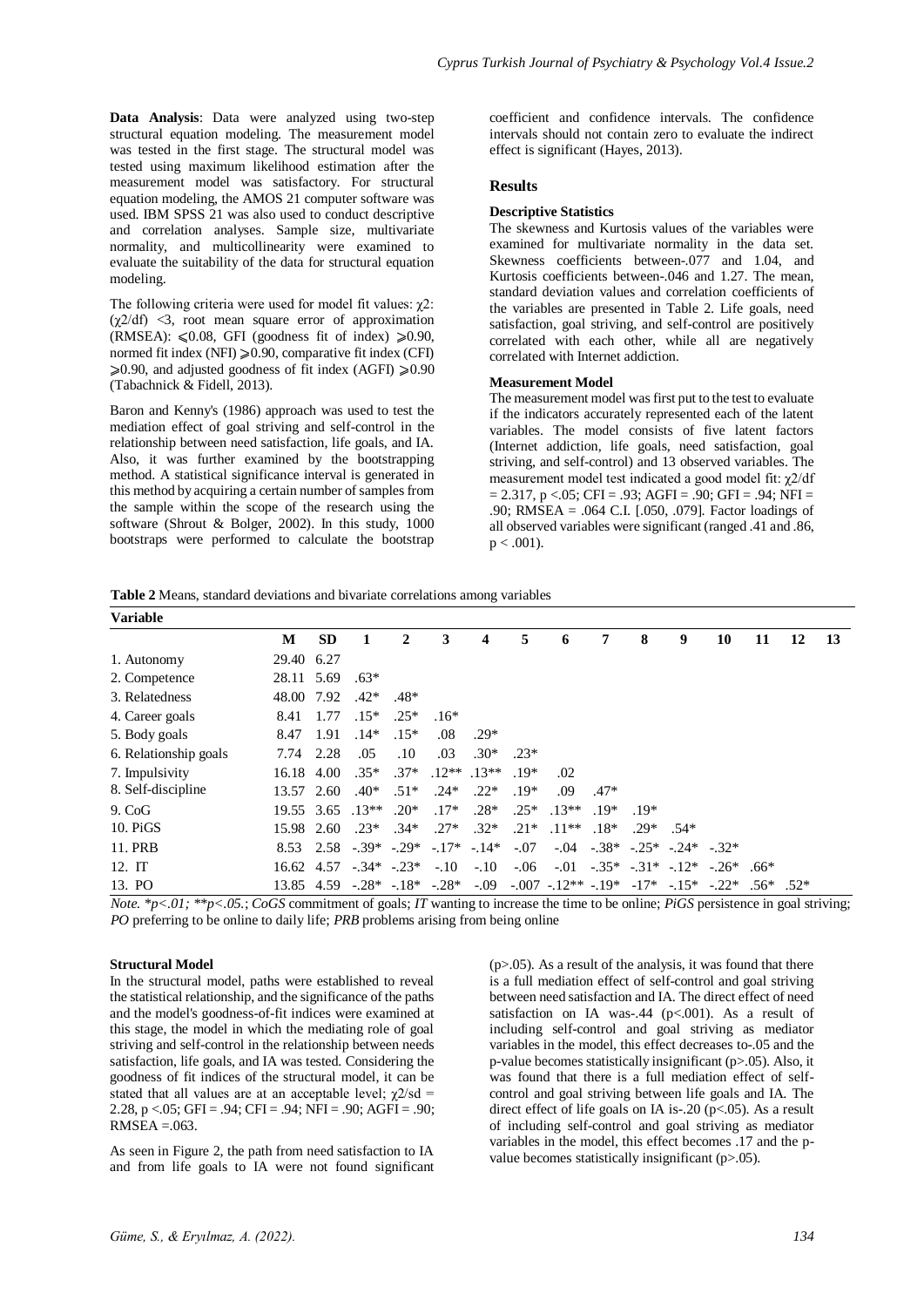

**Fig. 2** Standardized factor loading for the structural model. Note. N = 320; \*p<.001., \*\*p<.01, \*\*\*p<.05; Aut autonomy; BG body goals; CG career goals; CoG commitment of goals; Com competence; Imp impulsivity; IT wanting to increase the time to be online; PiGS persistence in goal striving; PO preferring to be online to daily life; PRB problems arising from being online; Rel relatedness; RG relationship goals; S-Dis self-discipline.

| <b>Table 3</b> Direct, indirect and total effects |  |  |
|---------------------------------------------------|--|--|
|---------------------------------------------------|--|--|

|                    | Independent Variable |                   |       |     |               |              |        |               |              |        |               |        |
|--------------------|----------------------|-------------------|-------|-----|---------------|--------------|--------|---------------|--------------|--------|---------------|--------|
| Dependent Variable |                      | Need Satisfaction |       |     | Life Goals    |              |        | Self-Control  |              |        | Goal Striving |        |
|                    |                      |                   | 3     |     | $\mathcal{D}$ | $\mathbf{R}$ |        | $\mathcal{D}$ | $\mathbf{R}$ |        |               |        |
| Internet Addiction | $-.05$               | $-37.$            | $-42$ | .17 | $-.22$        | $-.04$       | $-.42$ | .00.          | $-.42$       | $-.32$ | .00           | $-.32$ |
| Self-Control       | .67                  | .00.              | .66   | .18 | .00.          | .18          | .00    | .00           | .00          | .00    | .00           | .00    |
| Goal Striving      | .27                  | .00.              | .26   | .46 | .00           | .46          | .00    | .00           | .00          | .00    | .00           | .00    |

1: Direct Effect; 2: Indirect Effect; 3: Total Effect

## **Bootstrapping**

For the significance of the indirect effects in the structural model, we made 1000 bootstraps (resampling) and created the confidence intervals with lower and upper limits and the bootstrap coefficient. We found that self-control and goal striving both provided significant mediating pathways between need satisfaction and life goals to IA [effect =- .37; CI =  $(-.692, -.101)$ ; effect =  $-.22$ ; CI =  $-.530, -.046$ ]. The bootstrapping coefficients and the confidence intervals are shown in Table 4.

All indirect effects in the model are statistically significant at the .05 level, according to the bootstrapping coefficients and confidence intervals in the table 4. As a result, goalsetting and self-control were found to have full mediation effects in the relationship between need satisfaction and IA, as well as life goals and IA.

#### **Table 4** Bootstrapping Results

| Dependent Variable | Mediator                      | Independent Variable | Bootstrap coefficient | %95 CI           |
|--------------------|-------------------------------|----------------------|-----------------------|------------------|
| Internet Addiction | Self-Control<br>Goal Striving | Need Satisfaction    | $-37*$                | $[-.692, -101.]$ |
| Internet Addiction | Self-Control<br>Goal Striving | Life Goals           | $-.22*$               | $[-.530, -046]$  |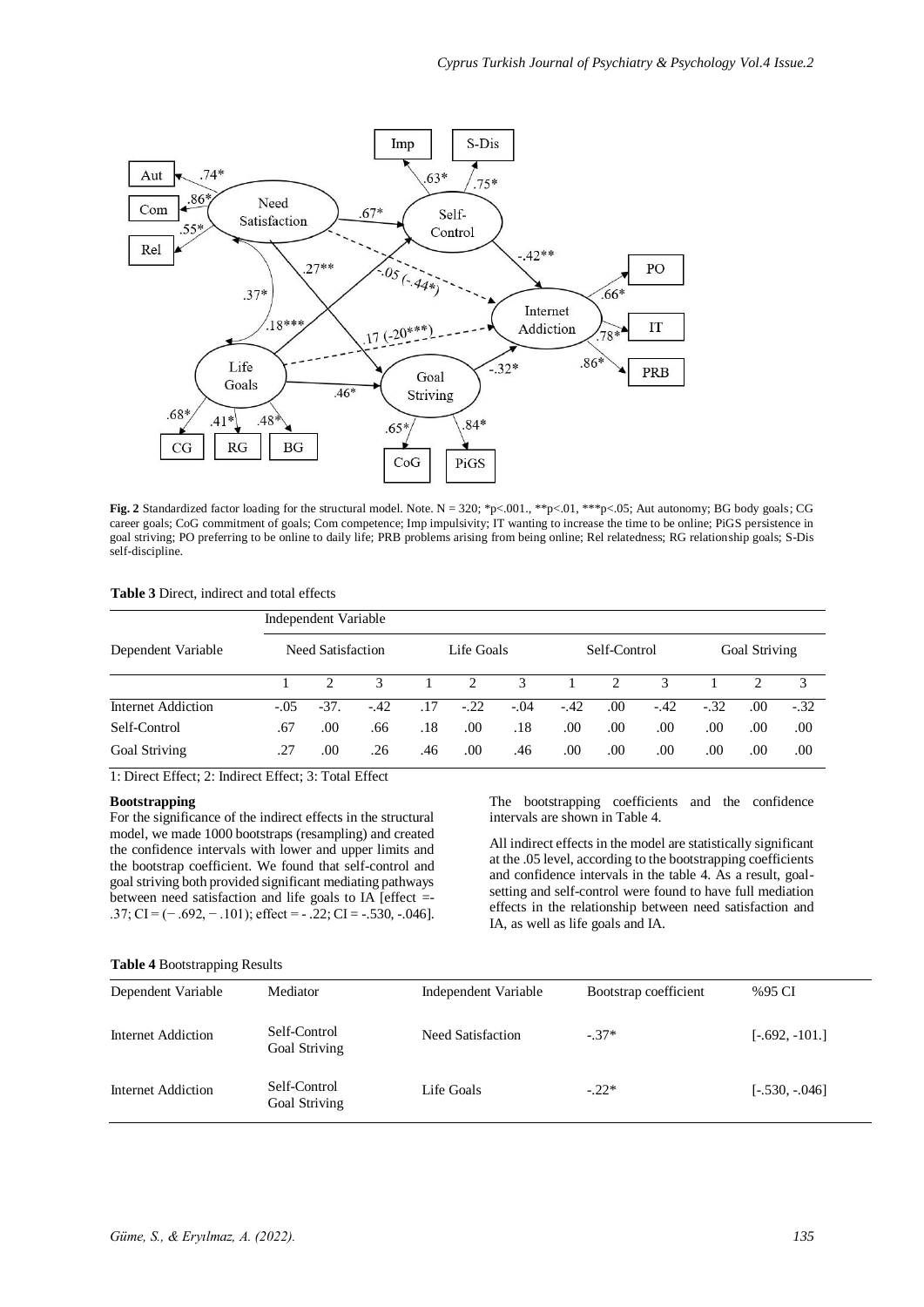## **Discussion**

In this study, the relationships between self-control, goal striving, Internet addiction, need satisfaction and life goals of university students were examined and findings showed that the association between IA, need satisfaction and life goals were fully mediated by self-control and goal striving. In other words, it has been statistically supported that university students who have life goals and satisfied basic psychological needs have higher levels of self-control and goal striving and that they are less likely to develop IA. The current research is the first to examine whether goalstriving and self-control play a role in the relationship between IA, life goals, and need satisfaction among university students.

First, it was established that goal striving and self-control were fully mediating the relationship between IA and need satisfaction. Need satisfaction had a negative indirect effect on IA via goal striving and self-control as mediators. The essential point in the impacts of striving and obtaining goals, according to self-determination theory, is to what extent individuals can satisfy their basic psychological needs while pursuing these goals (Deci & Ryan, 2000). It is important whether they choose the goals autonomously or under the influence of external circumstances in order to achieve their goals. Individuals who set goals autonomously strive until they reach them (Deci & Ryan, 2000). Previous studies show that goals and need satisfaction are related, in line with our results (Olčar et al., 2019; Ryan & Deci, 2000). Furthermore, it is recognized that individuals who have intrinsic goals that can satisfy their basic psychological needs have higher subjective well-being (Schmuck et al., 2000), which could be a protective factor against IA. When basic psychological needs are not met, individuals engage in maladaptive compensatory behaviors such as smoking, overeating, and self-harming (Schüler & Kuster, 2011; Vansteenkiste & Ryan, 2013; Williams et al., 2009). Vansteenkiste and Ryan (2013) suggest that these compensatory behaviors are caused by lack of self-control. In this direction, individuals experiencing need frustration may develop IA as a result of poor self-control abilities in online environments. Previous research showed that a low capacity for self-control is closely associated with symptoms of IA (Song & Park, 2019). Self-control failure in social networks, on the other hand, was revealed to be a mediator between need frustration and social networking site addiction by Chen et al. (2021), which is consistent with our findings.

Second, the findings confirmed the hypothesis by demonstrating that goal striving and self-control fully mediated the association between IA and life goals. Goal striving and self-control are crucial underlying mechanisms that explain why IA is linked to having life objectives. The function of the self-control system is to pursue the intended goals of individuals. It enables an individual to make purposeful choices, persist in challenging tasks and perform at an optimal level (Tangney et al., 2004). In addition, self-control can be improved by setting, monitoring and implementing goals (Inzlicht et al., 2014). Our findings, like those of Anić and

Tončić (2013), show that life goals positively impact on self-control in the sense that individuals with goals are more successful in self-control. The literature shows that life goals are one of the protective factors against addiction. Crumbaugh and Carr (1979) noted that alcoholics have a high prevalence of a loss of meaning and purpose in life, and concluded that increased life goals are effective in inpatient treatment for alcoholism (Crumbaugh & Carr, 1979). A low level of life goal has been found to predict future alcohol addiction and drug use (Carroll, 1993; Katsogianni & Kleftaras, 2015). The presence of life goals has been demonstrated to be a protective factor against Internet gaming disorder (Zhang et al., 2019). Life goals and IA had a negative relationship in our study, which is consistent with the literature. It might also be claimed that university students with life goals demonstrate high levels of self-control and goal striving, which reduces their potential to become addicted to the internet.

Although it is aimed to provide empirical evidence on the relationship between IA, need satisfaction, and life goals among Turkish university students through self-control and goal striving, there are numerous limitations to this study that should be noted. The sample's characteristics were the first limitation. The current study focused on Turkish university students, which limits the generalizability of the findings. Using diverse populations to promote generalizability could thus be beneficial. The data collection process was the second limitation. Different data collection methods may be used instead of self-report measures. The study's cross-sectional design, which makes causal inferences impossible, was the final shortcoming. Future research may use different designs for clarification of causal pathways.

## **Conclusion**

To summarize, the present study revealed that both selfcontrol and goal striving fully mediate the relationship between IA, need satisfaction, and life goals, allowing for a clearer understanding of the mediating mechanisms that underlie these relationships. This study is the first to propose a quantitative model which describes the relationship between need satisfaction, life goals, selfcontrol, goal striving, and IA among university students. This article will contribute significantly to the literature regarding Internet usage in Turkey especially when the number of internet users are considered. As a result of understanding the mechanism underlying internet addiction, prevention and intervention studies can be carried out by preparing appropriate psychoeducational programs. To summarize, the present study revealed that both self-control and goal striving fully mediate the relationship between IA, need satisfaction, and life goals, allowing for a clearer understanding of the mediating mechanisms that underlie these relationships. This study is the first to propose a quantitative model which describes the relationship between need satisfaction, life goals, selfcontrol, goal striving, and IA among university students. This article will contribute significantly to the literature regarding Internet usage in Turkey especially when the number of internet users are considered. As a result of understanding the mechanism underlying internet addiction, prevention and intervention studies can be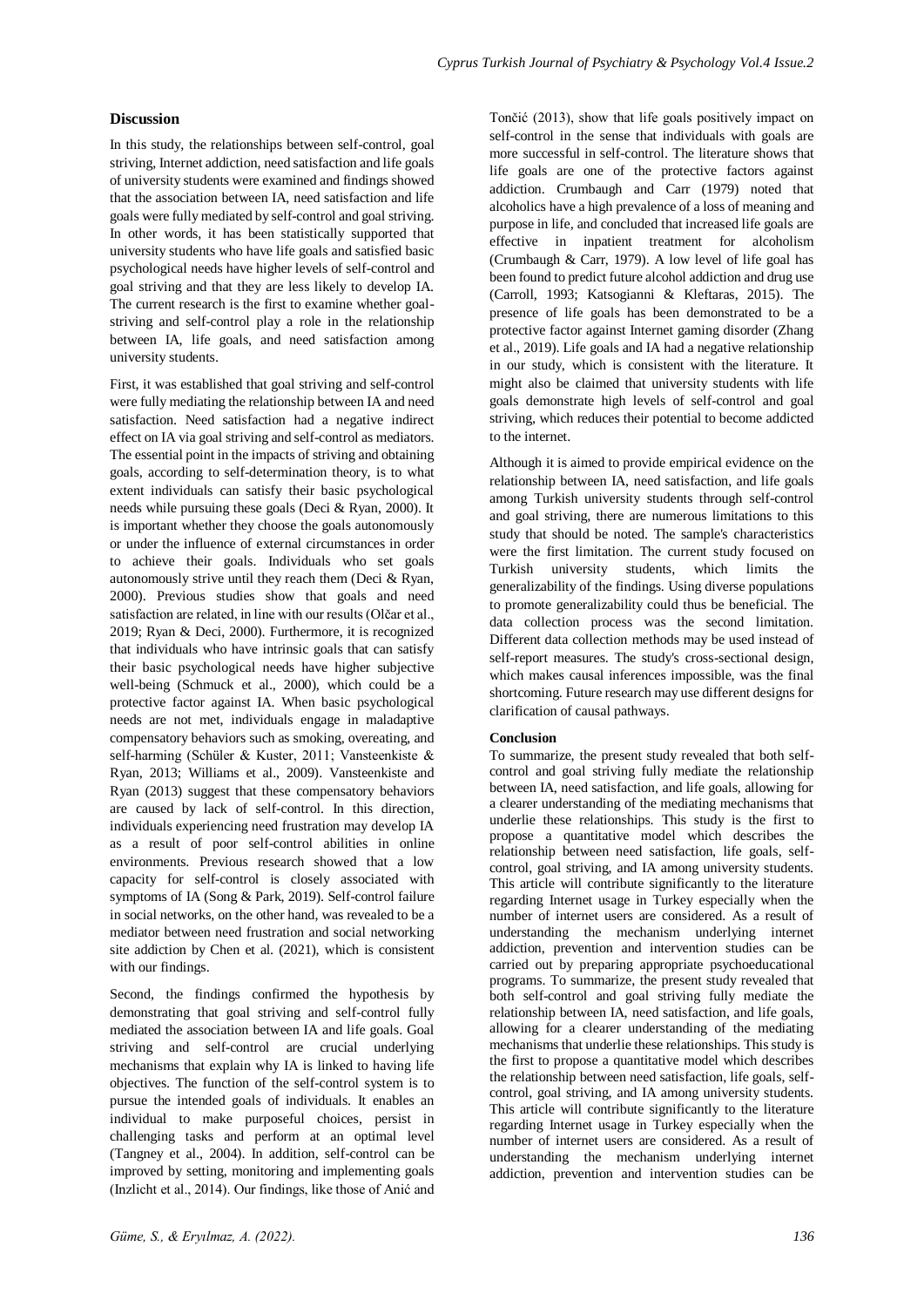carried out by preparing appropriate psychoeducational programs.

## **Declarations**

## **Ethics Approval and Consent to Participate**

Ethics Committee Approval for the present study was obtained from Istanbul Medipol University Ethics Committee on the date of 19/12/2019. Informed consent of the students was obtained online before the application of the online questionnaire.

**Consent for Publication**

Not applicable.

## **Availability of Data and Materials**

Data sets used and / or analyzed during the study can be obtained from the relevant author upon appropriate request.

Anić, P., & Tončić, M. (2013). Orientations to happiness, subjective well-being and life goals. Psihologijske Teme, 22(1), 135-153.

Bacanlı, H., & Cihangir Çankaya, Z. (2003, June 9-11). İhtiyaç doyumu ölçeği uyarlama çalışması. [Conference presentation]. VII. National Psychological Counseling and Guidance Congress, Malatya, Turkey.

Baron, R. M., & Kenny, D. A. (1986). The moderator-mediator variable distinction in social psychological research: Conceptual, strategic, and statistical considerations. Journal of Personality and Social Psychology, 51(6), 1173-1182. https://doi.org/10.1037//0022-3514.51.6.1173.

Baumeister, R. F., & Vohs, K. D. (2002). The pursuit of meaningfulness in life. In C. R. Snyder & S. J. Lopez (Eds.), Handbook of positive psychology (pp. 608–618). Oxford University Press.

Blachnio, A., & Przepiorka, A. (2016). Dysfunction of selfregulation and self-control in Facebook addiction. The Psychiatric Quarterly, 87(3), 493-500. https://doi.org/10.1007/s11126-015- 9403-1.

Çakır Balta, Ö., & Horzum, M. B. (2008). Internet addiction test. Educational Sciences and Practice, 7(13), 87-102.

Carroll, S. (1993). Spirituality and purpose in life in alcoholism recovery. Journal of Studies on Alcohol, 54(3), 297-301. https://doi.org/10.15288/jsa.1993.54.297.

Chen, Y., Li, R., & Liu, X. (2021). Relatedness frustration and compensatory behaviors in social networking sites among Chinese college students: Role of self-control failure. Current Psychology. https://doi.org/10.1007/s12144-021-01440-0.

Costa, R. M., Patrão, I., & Machado, M. (2019). Problematic Internet use and feelings of loneliness. International Journal of Psychiatry in Clinical Practice, 23(2), 160-162. https://doi.org/10.1080/13651501.2018.1539180.

Crumbaugh, J. C., & Carr, G. L. (1979). Treatment of alcoholics with logotherapy. The International Journal of the Addictions, 14, 847-853. https://doi.org/10.3109/10826087909041913.

Davis, R. A. (2001). A cognitive-behavioral model of pathological Internet use. Computers in Human Behavior, 17(2), 187-195. https://doi.org/10.1016/S0747-5632(00)00041-8.

Deci, E. L., & Ryan, R. M. (1991). A motivational approach to self: Integration in personality. In R. A. Dienstbier (Ed.), Nebraska Symposium on Motivation, 1990: Perspectives on motivation (pp. 237-288). University of Nebraska Press.

Deci, E. L., & Ryan, R. M. (2000). The "what" and "why" of goal pursuits: Human needs and the self-determination of behavior. Psychological Inquiry, 11(4), 227-268. https://doi.org/10.1207/S15327965PLI1104\_01.

## **Competing Interests**

The author declares that no competing interests in this manuscript.

**Funding** Not applicable.

# **Authors' Contributions**

SG, developed the study's conceptual framework and hypotheses, participated in its design and coordination, collected the data, performed the statistical analysis, and drafted the manuscript. AE, helped conceptualize the study's aims and structure data collection, supervised the statistical analysis, participated in data interpretation, and helped write, review, and edit the article. All authors have read and approved the final version of the article.

#### **References**

DeWitz, S. J., Woolsey, M. L., & Walsh, W. B. (2009). College student retention: An exploration of the relationship between selfefficacy beliefs and purpose in life among college students. Journal of College Student Development, 50(1), 19-34. https://doi.org/10.1353/csd.0.0049.

Emmons, R. A. (1999). The psychology of ultimate concerns: Motivation and spirituality in personality. Guilford Press.

Eryılmaz, A. (2012). Investigating of psychometric properties the scale of setting life goals with respect to positive psychotherapy on university students. Turkish Journal of Clinical Psychiatry, 15(3), 166-174.

Eryılmaz, A. (2015). Amaçlar için mücadele ölçeğinin geliştirilmesi. Uşak Üniversitesi Sosyal Bilimler Dergisi, 8(4), 233-244.

Gottfredson, M. R., & Hirschi, T. (1990). A general theory of crime. Stanford University Press.

Greitemeyer, T., Mügge, D. O., & Bollermann, I. (2014). Having responsive Facebook friends affects the satisfaction of psychological needs more than having many Facebook friends. Basic and Applied Social Psychology, 36(3), 252-258. https://doi.org/10.1080/01973533.2014.900619.

Hall, A. S., & Parsons, J. (2001). Internet addiction: College student case study using best Practices in cognitive behavior therapy. Journal of Mental Health Counseling, 23(4), 312-327.

Hayes, A. F. (2013). Introduction to mediation, moderation, and conditional process analysis: A regression-based approach. Guilford Press.

Heatherton, T. F. (2011). Neuroscience of self and self-regulation. Annual Review of Psychology, 62, 363-390. https://doi.org/10.1146/annurev.psych.121208.131616.

Hennessey, B. A. (2000). Self-determination theory and the social psychology of creativity. Psychological Inquiry, 11(4), 293-298.

Hofmann, W., Friese, M., & Strack, F. (2009). Impulse and selfcontrol from a dual-systems perspective. Perspectives on Psychological Science, 4(2), 162-176. https://doi.org/10.1111/j.1745-6924.2009.01116.x.

Internet World Stats. (2019, December 31). Top 20 countries with the highest number of Internet users. https://www.internetworldstats.com/top20.htm.

Inzlicht, M., Legault, L., & Teper, R. (2014). Exploring the mechanisms of self-control improvement. Current Directions in Psychological Science, 23(4), 302-307. https://doi.org/10.1177/0963721414534256.

Jiang, Q. (2014). Internet addiction among young people in China: Internet connectedness, online gaming, and academic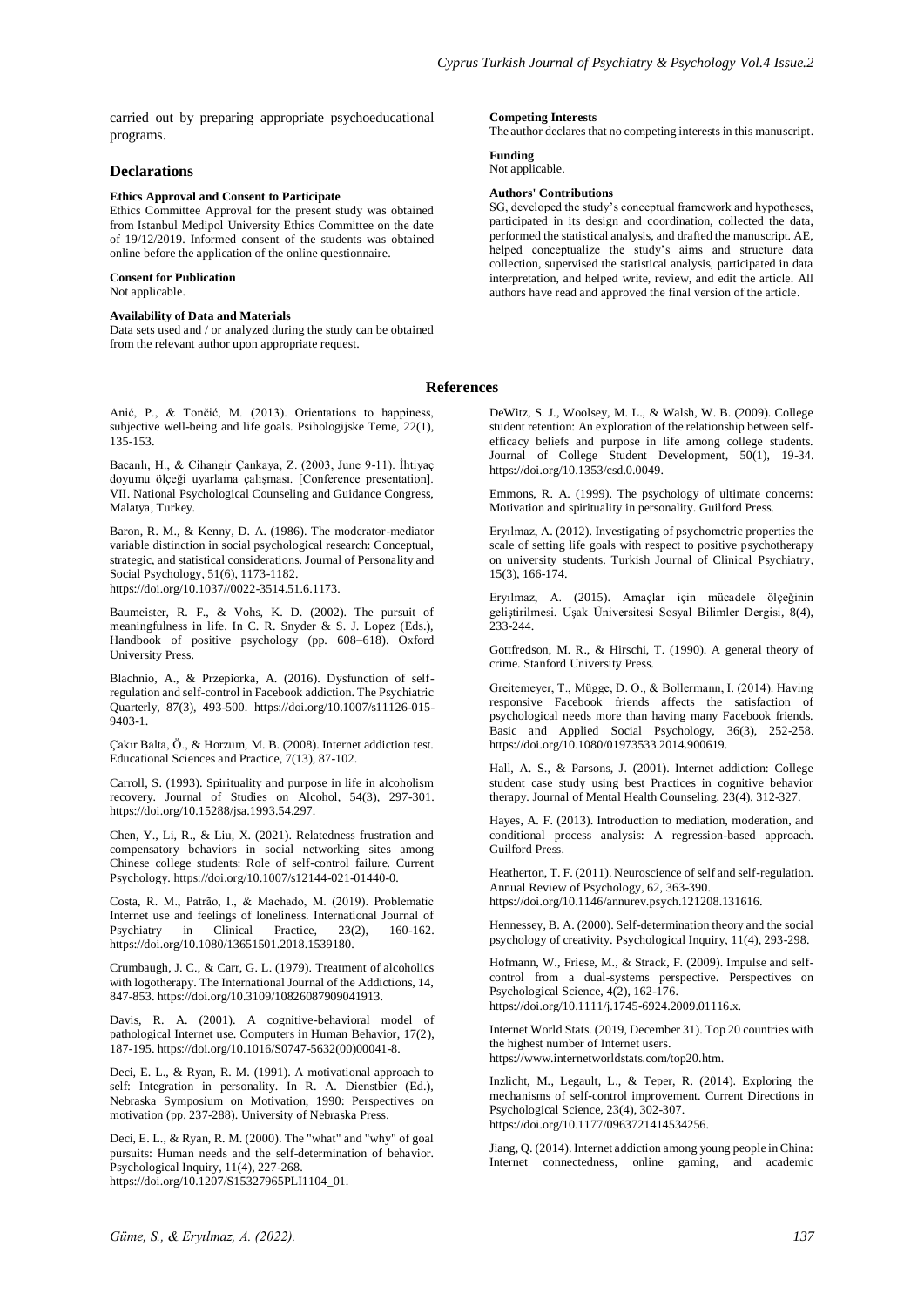performance decrement. Internet Research, 24(1), 2-20. https://doi.org/10.1108/IntR-01-2013-0004.

Kardefelt-Winther, D. (2014). A conceptual and methodological critique of internet addiction research: Towards a model of compensatory internet use. Computers in Human Behavior, 31, 351-354. https://doi.org/10.1016/j.chb.2013.10.059.

Katsogianni, I. V., & Kleftaras, G. (2015). Spirituality, meaning in life, and depressive symptomatology in drug addiction. International Journal of Religion & Spirituality in Society, 5(2), 11-24. https://doi.org/10.1080/19349637.2012.730469.

Klinger, E. (2012). The search for meaning in evolutionary goaltheory perspective and its clinical implications. In P. T. P. Wong (Ed.), The human quest for meaning: Theories, research, and applications (pp. 23-56). Routledge/Taylor & Francis Group.

Leung, L. (2003). Impacts of Net-generation attributes, seductive properties of the Internet, and gratifications-obtained on Internet<br>use. Telematics and Informatics, 20(2), 107.129. use. Telematics and Informatics, https://doi.org/10.1016/s0736-5853(02)00019-9.

Li, D., Zhang, W., Li, X., Zhou, Y., Zhao, L., & Wang, Y. (2016). Stressful life events and adolescent Internet addiction: The mediating role of psychological needs satisfaction and the moderating role of coping style. Computers in Human Behavior, 63, 408-415. https://doi.org/10.1016/j.chb.2016.05.070.

Marsh, A., Smith, L., Piek, J., & Saunders, B. (2003). The purpose in life scale: Psychometric properties for social drinkers and drinkers in alcohol treatment. Educational and Psychological Measurement, 63(5), 859-871.

https://doi.org/10.1177/0013164402251040.

McKnight, P. E., & Kashdan, T. B. (2009). Purpose in life as a system that creates and sustains health and well-being: An integrative, testable theory. Review of General Psychology, 13(3), 242-251. https://doi.org/10.1037/a0017152.

Muusses, L. D., Finkenauer, C., Kerkhof, P., & Righetti, F. (2015). Partner effects of compulsive Internet use: A self-control account. Communication Research, 42(3), 365-386. https://doi.org/10.1177/0093650212469545.

Myers, D. G., & Diener, E. (1995). Who is happy? Psychological<br>Science. 6(1), 10-19. https://doi.org/10.1111/j.1467-Science, 6(1), 10-19. https://doi.org/10.1111/j.1467-9280.1995.tb00298.x.

Nadkarni, A., & Hofmann, S. G. (2012). Why do people use Facebook? Personality and Individual Differences, 52(3), 243– 249. https://doi.org/10.1016/j.paid.2011.11.007.

Nebioğlu, M., Konuk, N., Akbaba, S., & Eroğlu, Y. (2012). The investigation of validity and reliability of the Turkish version of the brief self-control scale. Bulletin of Clinical Psychopharmacology, 22(4), 340-351. https://doi.org/10.5455/bcp.20120911042732.

Newcomb, M. D., & Harlow, L. L. (1986). Life events and substance use among adolescents: Mediating effects of perceived loss of control and meaninglessness in life. Journal of Personality and Social Psychology, 51(3), 564-577. https://doi.org/10.1037/0022-3514.51.3.564.

Niemz, K., Griffiths, M., & Banyard, P. (2005). Prevalence of pathological Internet use among university students and correlations with self-esteem, the General Health Questionnaire (GHQ), and disinhibition. Cyberpsychology & Behaviour, 8(6), 562-570. https://doi.org/10.1089/cpb.2005.8.562.

Olčar, D., Rijavec, M., & Golub, T. L. (2019). Primary School Teachers' Life Satisfaction: The Role of Life Goals, Basic Psychological Needs and Flow at Work: Research and Reviews. Current Psychology, 38(2), 320-329. http://dx.doi.org/10.1007/s12144-017-9611-y.

Özdemir, Y., Kuzucu, Y., & Ak, S. (2014). Depression, loneliness and Internet addiction: How important is low self-control? Computers in Human Behavior, 34, 284-290. https://doi.org/10.1016/j.chb.2014.02.009.

Ryan, R. M., & Deci, E. L. (2000). Self-determination theory and the facilitation of intrinsic motivation, social development, and<br>well-being. American Psychologist. 55(1), 68-78. American Psychologist, 55(1), 68-78. https://doi.org/10.1037/0003-066X.55.1.68.

Ryan, R. M., Rigby, C. S., & Przybylski, A. (2006). The motivational pull of video games: A self-determination theory approach. Motivation and Emotion, 30(4), 347-363. https://doi.org/10.1007/s11031-006-9051-8.

Ryff, C. D. (1989). Happiness is everything, or is it? Explorations on the meaning of psychological well-being. Journal of Personality and Social Psychology, 57(6), 1069-1081. https://doi.org/10.1037/0022-3514.57.6.1069.

Ryff, C. D., & Keyes, C. L. M. (1995). The structure of psychological well-being revisited. Journal of Personality and Social Psychology, 69(4), 719-727. https://doi.org/10.1037//0022-3514.69.4.719.

Schmuck, P., Kasser, T., & Ryan, R. M. (2000). Intrinsic and extrinsic goals: Their structure and relationship to well-being in German and U. S. college students. Social Indicators Research, 50(2), 225-241. https://doi.org/10.1023/A:1007084005278.

Schüler, J., & Kuster, M. (2011). Binge eating as a consequence of unfulfilled basic needs: The moderating role of implicit achievement motivation. Motivation and Emotion, 35, 89-97. https://doi.org/10.1007/s11031-010-9200.

Shapira, N. A., Lessig, M. C., Goldsmith, T. D., Szabo, S. T., Lazoritz, M., Gold, M. S., & Stein, D. J. (2003). Problematic Internet use: proposed classification and diagnostic criteria. Depression and Anxiety, 17(4), 207-216. https://doi.org/10.1002/da.10094.

Shrout, P. E., & Bolger, N. (2002). Mediation in experimental and nonexperimental studies: New procedures and recommendations. Psychological Methods, 7(4), 422-445. https://doi.org/10.1037/1082-989X.7.4.422.

Song, W. J., & Park, J. W. (2019). The influence of stress on Internet addiction: Mediating effects of self-control and mindfulness. International Journal of Mental Health and Addiction, 17, 1063-1075. https://doi.org/10.1007/s11469-019- 0051-9.

Tabachnick, B., & Fidell, L. (2013). Using multivariate statistics. Pearson Education.

Takahira, M., Ando, R., & Sakamoto, A. (2008). Effect of Internet use on depression, loneliness, aggression and preference for Internet communication: a panel study with 10- to 12-year-old children in Japan. International Journal of Web Based Communities, 4(3), 302-318.

https://doi.org/10.1504/IJWBC.2008.019191.

Tangney, J. P., Baumeister, R. F., & Boone, A. L. (2004). High self-control predicts good adjustment, less pathology, better grades, and interpersonal success. Journal of Personality, 72(2), 271-324. https://doi.org/10.1111/j.0022-3506.2004.00263.x.

Tian, Y., Qin, N., Cao, S., & Gao, F. (2021). Reciprocal associations between shyness, self-esteem, loneliness, depression and Internet addiction in Chinese adolescents. Addiction Research & Theory, 29(2), 98-110.

https://doi.org/10.1080/16066359.2020.1755657.

Tokiya, M., Itani, O., Otsuka, Y., & Kaneita, Y. (2020). Relationship between Internet addiction and sleep disturbance in high school students: a cross-sectional study. BMC Pediatrics, 20(1), Article 379. https://doi.org/10.1186/s12887-020-02275-7.

Trimmel, M., & Köpke, E. (2000). Motivations to control drinking behavior in abstainers, moderate, and heavy drinkers. Pharmacology Biochemistry and Behaviour, 66(1), 169-174. https://doi.org/10.1016/S0091-3057(00)00199-4.

Turkish Statistical Institute. (2020, August 25). Hanehalkı bilişim teknolojileri kullanım araştırması.